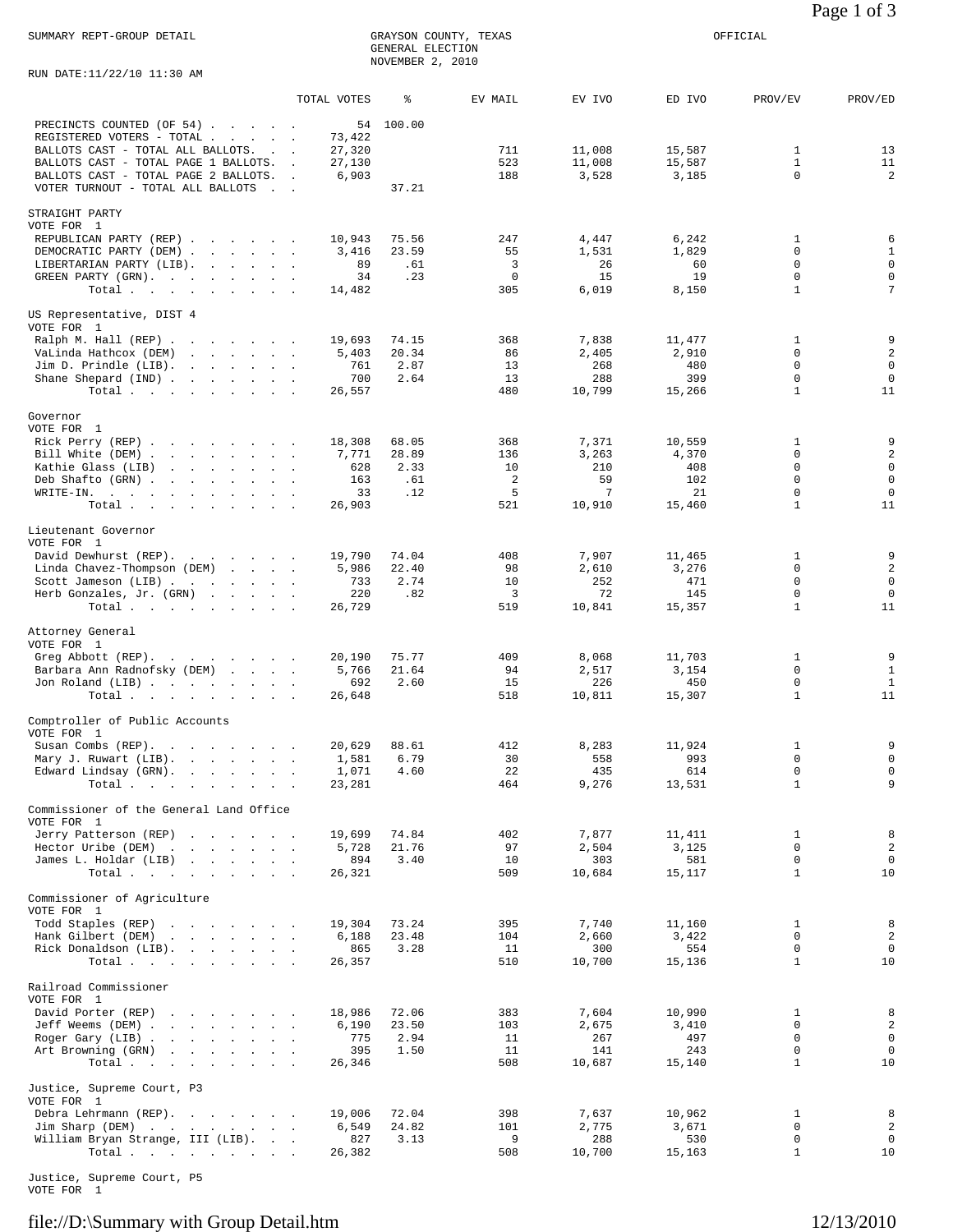|                                                                                                                                                 |                                                              |                         |                                 |                                  |                                                            | Page 2 of 3                                 |
|-------------------------------------------------------------------------------------------------------------------------------------------------|--------------------------------------------------------------|-------------------------|---------------------------------|----------------------------------|------------------------------------------------------------|---------------------------------------------|
| Paul Green (REP)<br>Bill Moody (DEM)<br>Tom Oxford (LIB)<br>Total $\cdots$ $\cdots$ $\cdots$                                                    | 72.92<br>19,106<br>6,290<br>24.01<br>3.08<br>806<br>26,202   | 385<br>107<br>12<br>504 | 7,658<br>2,702<br>269<br>10,629 | 11,054<br>3,479<br>525<br>15,058 | 1<br>$\mathbf 0$<br>$\Omega$<br>$\mathbf{1}$               | 8<br>$\overline{a}$<br>$\overline{0}$<br>10 |
| Justice, Supreme Court, P9<br>VOTE FOR 1<br>Eva Guzman (REP)<br>Blake Bailey (DEM)<br>Jack Armstrong (LIB).<br>Total $\cdots$ $\cdots$ $\cdots$ | 18,627<br>71.16<br>6,424<br>24.54<br>4.29<br>1,124<br>26,175 | 380<br>101<br>23<br>504 | 7,471<br>2,743<br>399<br>10,613 | 10,767<br>3,578<br>702<br>15,047 | $\mathbf{1}$<br>$\mathbf 0$<br>$\mathbf 0$<br>$\mathbf{1}$ | 8<br>$\overline{2}$<br>$\mathbf 0$<br>10    |
| Judge, CT of Criminal AP, P2<br>VOTE FOR 1<br>Lawrence "Larry" Meyers (REP).<br>J. Randell Stevens (LIB)<br>Total.                              | 20,326<br>88.52<br>2,636<br>11.48<br>22,962                  | 406<br>43<br>449        | 8,123<br>1,002<br>9,125         | 11,787<br>1,590<br>13,377        | $\mathbf{1}$<br>0<br>$\mathbf{1}$                          | 9<br>$\mathbf{1}$<br>10                     |
| Judge, CT of Criminal AP, P5<br>VOTE FOR 1<br>Cheryl Johnson (REP).<br>Dave Howard (LIB).<br>Total                                              | 20,224<br>88.31<br>11.69<br>2,678<br>22,902                  | 409<br>43<br>452        | 8,080<br>1,030<br>9,110         | 11,726<br>1,604<br>13,330        | $\mathbf{1}$<br>0<br>$\mathbf{1}$                          | 8<br>$\mathbf{1}$<br>9                      |
| Judge, CT of Criminal AP, P6<br>VOTE FOR 1<br>Michael E. Keasler (REP)<br>Keith Hampton (DEM)<br>Robert Ravee Virasin (LIB).<br>Total           | 19,051<br>73.03<br>6,229<br>23.88<br>806<br>3.09<br>26,086   | 392<br>103<br>8<br>503  | 7,629<br>2,688<br>269<br>10,586 | 11,021<br>3,436<br>529<br>14,986 | 1<br>$\Omega$<br>0<br>$\mathbf{1}$                         | 8<br>2<br>$\mathbf 0$<br>10                 |
| State Representative, District 62<br>VOTE FOR 1<br>Larry Phillips (REP).<br>Kenneth Myers (LIB)<br>Total $\cdots$ $\cdots$ $\cdots$             | 20,672<br>88.06<br>2,804<br>11.94<br>23,476                  | 387<br>39<br>426        | 8,321<br>1,055<br>9,376         | 11,954<br>1,709<br>13,663        | $\mathbf{1}$<br>0<br>$\mathbf{1}$                          | 9<br>$\mathbf{1}$<br>10                     |
| Chief Justice, 5th CT of AP DIST, UNEXP<br>VOTE FOR 1<br>Carolyn Wright (REP).<br>Total $\cdots$ $\cdots$ $\cdots$                              | 20,916 100.00<br>20,916                                      | 396<br>396              | 8,323<br>8,323                  | 12,187<br>12,187                 | $\mathbf{1}$<br>$\mathbf{1}$                               | 9<br>9                                      |
| Justice, 5th CT of AP DIST, P4<br>VOTE FOR 1<br>Lana Myers (REP)<br>Bonnie Lee Goldstein (DEM).<br>Total                                        | 76.23<br>19,719<br>23.77<br>6,148<br>25,867                  | 379<br>95<br>474        | 7,850<br>2,663<br>10,513        | 11,480<br>3,388<br>14,868        | 1<br>$\mathbf 0$<br>$\mathbf{1}$                           | 9<br>2<br>11                                |
| Justice, 5th CT of AP DIST, P7<br>VOTE FOR 1<br>Michael J. (Mike) O'Neill (REP)<br>Total                                                        | 20,914 100.00<br>20,914                                      | 395<br>395              | 8,331<br>8,331                  | 12,178<br>12,178                 | 1<br>$\mathbf{1}$                                          | 9<br>9                                      |
| Justice, 5th CT of AP DIST, P12, UNEXP<br>VOTE FOR 1<br>Robert M. (Bob) Fillmore (REP)<br>Lawrence J. Praeger (DEM)<br>Total.                   | 19,827<br>76.33<br>6,148<br>23.67<br>25,975                  | 376<br>95<br>471        | 7,901<br>2,654<br>10,555        | 11,541<br>3,397<br>14,938        | $\mathbf{1}$<br>$\mathsf{O}$<br>$\mathbf{1}$               | 8<br>$\overline{c}$<br>10                   |
| District Judge, 397th Judicial District<br>VOTE FOR 1<br>Brian K. Gary (REP)<br>Total.                                                          | 20,751 100.00<br>20,751                                      | 381<br>381              | 8,276<br>8,276                  | 12,084<br>12,084                 | $\mathbf{1}$<br>$\mathbf{1}$                               | 9<br>9                                      |
| County Judge<br>VOTE FOR 1<br>Drue Bynum (REP)<br>Greg Middents (DEM)<br>Total $\cdots$                                                         | 18,806<br>70.50<br>7,869<br>29.50<br>26,675                  | 355<br>113<br>468       | 7,515<br>3,331<br>10,846        | 10,927<br>4,422<br>15,349        | $\mathbf{1}$<br>0<br>$\mathbf{1}$                          | 8<br>$\overline{3}$<br>11                   |
| County Treasurer<br>VOTE FOR 1<br>Trent Bass (REP)<br>Virginia Hughes (DEM)<br>Total                                                            | 18,053<br>68.08<br>31.92<br>8,464<br>26,517                  | 340<br>132<br>472       | 7,043<br>3,750<br>10,793        | 10,660<br>4,580<br>15,240        | $\mathbf{1}$<br>$\mathbf 0$<br>$\mathbf{1}$                | 9<br>$\overline{c}$<br>11                   |
| County Commissioner, Precinct 2<br>VOTE FOR 1<br>David Whitlock (REP).<br>Roy Fuller (DEM)<br>Total                                             | 4,764<br>68.92<br>31.08<br>2,148<br>6,912                    | 74<br>23<br>97          | 2,283<br>1,014<br>3,297         | 2,406<br>1,109<br>3,515          | 0<br>0<br>$\Omega$                                         | $\mathbf{1}$<br>$\overline{a}$<br>3         |
| County Commissioner, Precinct 4<br>VOTE FOR 1<br>Bart Lawrence (REP)<br>Mike Brady (DEM)<br>Total.                                              | 5,356<br>73.92<br>26.08<br>1,890<br>7,246                    | 115<br>36<br>151        | 2,372<br>828<br>3,200           | 2,867<br>1,026<br>3,893          | 0<br>0<br>$\mathbf 0$                                      | $\overline{a}$<br>0<br>2                    |
| SHERMAN PROP 1<br>VOTE FOR 1<br>FOR $\cdots$<br>AGAINST.<br>the contract of the contract of the con-                                            | 85.74<br>4,854<br>807<br>14.26                               | 146<br>12               | 2,435<br>405                    | 2,272<br>389                     | 0<br>$\mathbf 0$                                           | $\mathbf{1}$<br>$\mathbf{1}$                |

## file://D:\Summary with Group Detail.htm 12/13/2010